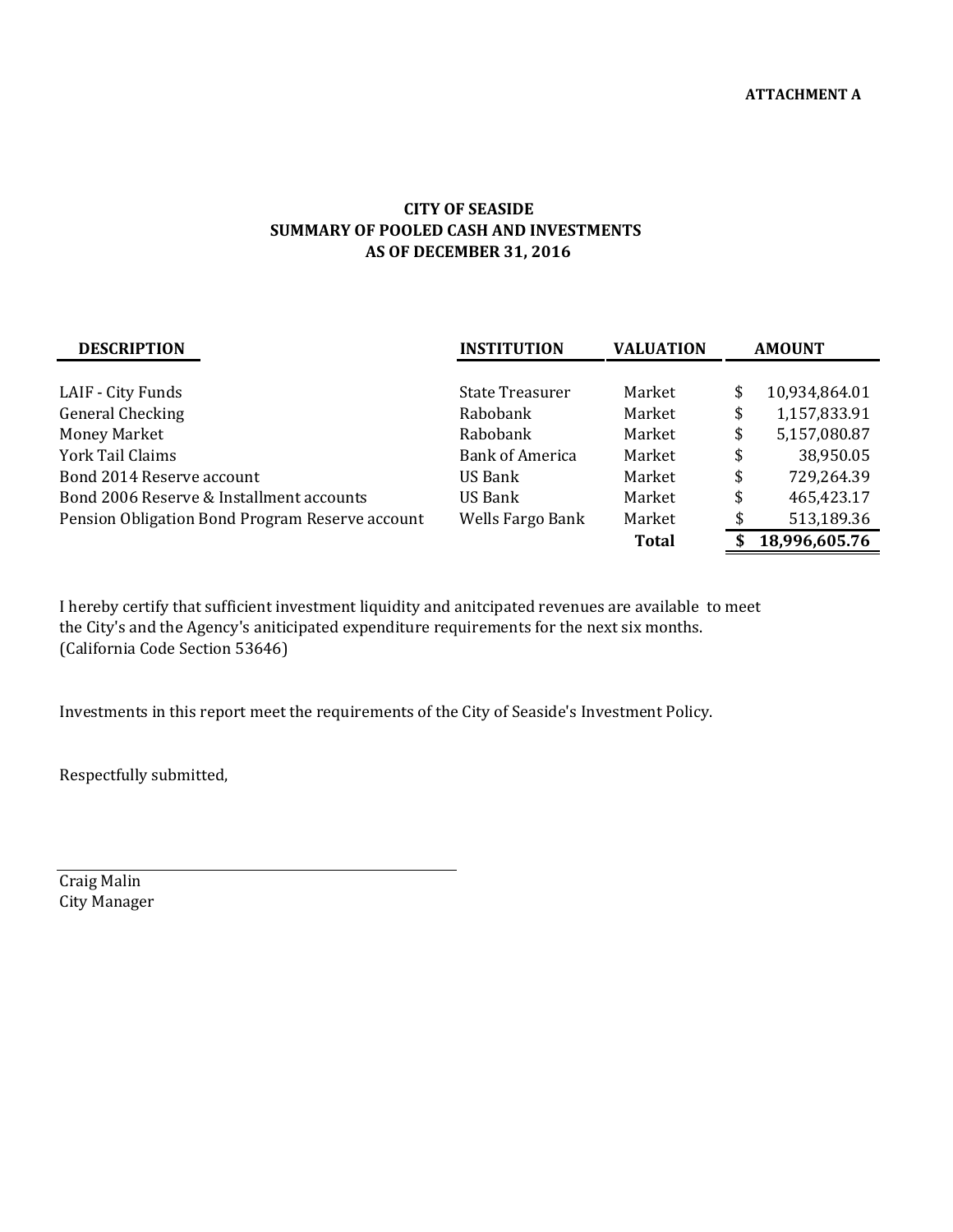## CITY OF SEASIDE CASH AND INVESTMENT REPORT - DETAIL AS OF DECEMBER 31, 2016

|                                                                 | Yield    | <b>Book</b><br><b>Value</b> | $%$ of<br><b>Total</b> | <b>Market</b><br><b>Value</b> |
|-----------------------------------------------------------------|----------|-----------------------------|------------------------|-------------------------------|
| <b>Investments</b><br><b>State Treasurer LAIF</b>               | 0.55%    | 10,934,864.01               | 54.58%                 | 10,934,864.01                 |
| <b>Checking Account</b>                                         |          |                             |                        |                               |
| Rabobank - General Checking                                     | $0.00\%$ | 1,157,833.91                | 5.78%                  | 1,157,833.91                  |
| Rabobank - Money Market                                         | 0.20%    | 5,157,080.87                | 25.74%                 | 5,157,080.87                  |
| Bank of America-York Checking                                   | $0.00\%$ | 40,000.00                   | 0.20%                  | 38,950.05                     |
| US Bank - Redevelopment Agency Merged Area Refunding 2014 Bonds |          |                             |                        |                               |
| <b>Installment Payment, Reserve</b>                             | $0.00\%$ | 1,753,330.51                | 8.75%                  | 729,264.39                    |
| US Bank - Golf Course 2006 Bonds                                |          |                             |                        |                               |
| <b>Installment Payment, Reserve</b>                             | 0.03%    | 339,550.00                  | 1.69%                  | 465,423.17                    |
| <b>Wells Fargo Bank</b>                                         |          |                             |                        |                               |
| Pension Obligation Bond Program Reserve Account                 | $0.00\%$ | 651,283.41                  | 3.25%                  | 513,189.36                    |
| <b>Total Cash and Investments</b>                               |          | 20,033,942.71               | 100.00%                | 18,996,605.76                 |